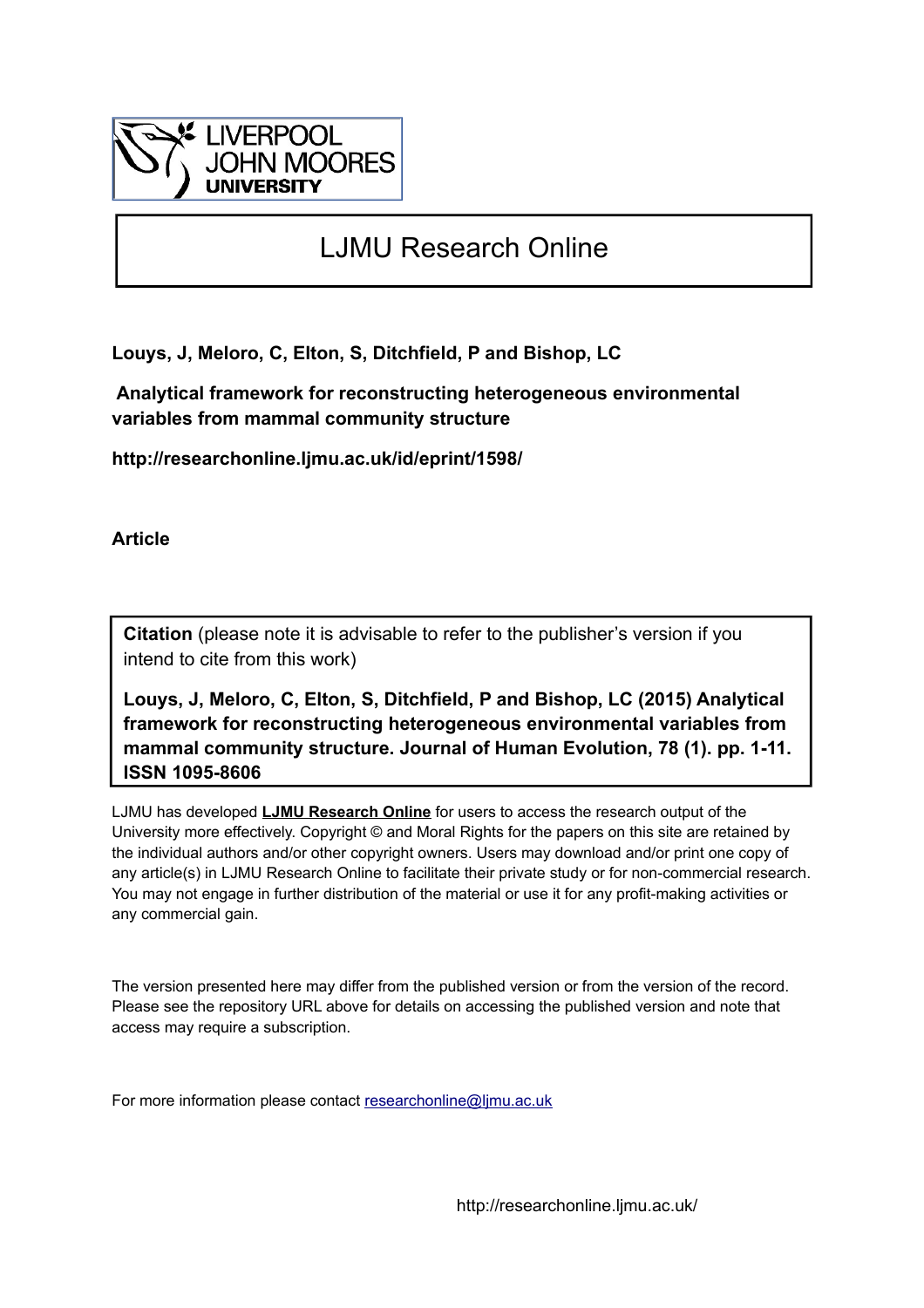Corrigendum to "Analytical framework for reconstructing heterogeneous environmental variables from mammal community structure" [J. Hum. Evol. 78 (2015) 1-11]

Louys J, Meloro C, Elton S, Ditchfield P and Bishop L, Journal of Human Evolution, 2015

Since the publication of our paper "Analytical framework for reconstructing heterogeneous environmental variables from mammal community structure" (Journal of Human Evolution 78: 1-11), we have noticed a small inconsistency between the value of ε reported in our manuscript and that used in the arboreal heterogeneity reconstructions. Specifically, as reported in our manuscript (p. 3) and as implemented in our subsequent multiple multivariate regression analysis, a value of  $\varepsilon = 0.0147058823529412$  was used (abbreviated as 0.0147 in the text). When reconstructing arboreal heterogeneity however, a value of  $\varepsilon = 0.015$  was used. This does not influence overall model success, invalidate our findings or have an impact on our conclusions regarding Laetoli palaeoenvironments, but our inconsistent use of this value does yield slightly different numbers for the arboreal reconstructions in Figure 2. Our methodological inconsistency also makes it difficult for others to replicate our findings. We have therefore re-run all our reconstruction analyses. A list of amended values is provided in the Table below, correcting the values shown in Figure 2 of Louys et al (2015).

|                                | %Heavy          | %Moderate       | %Light          | %Absent         |
|--------------------------------|-----------------|-----------------|-----------------|-----------------|
| <b>Site</b>                    | (reconstructed) | (reconstructed) | (reconstructed) | (reconstructed) |
| Ajar Valley Wildlife           |                 |                 |                 |                 |
| Sanctuary                      | 4.926186        | 0.072619        | 2.604064        | 68.87526        |
| Amboseli National Park         | 2.135076        | 1.503913        | 17.03621        | 25.12282        |
| <b>Berbak National Park</b>    | 28.15086        | 0.829022        | $-0.02241$      | 54.29563        |
| <b>Bukit Kutu Wildlife</b>     |                 |                 |                 |                 |
| Reserve                        | 53.59671        | 0.639391        | 0.254551        | 23.53462        |
| Cape West Coast                |                 |                 |                 |                 |
| <b>Biosphere Reserve</b>       | 0.367261        | 9.062976        | 14.44952        | 33.52014        |
| <b>Cat Tien</b>                | 80.12936        | $-0.07993$      | 0.285173        | 13.63156        |
| Daweishan Nature               |                 |                 |                 |                 |
| Reserve                        | 77.76268        | 0.81183         | $-0.12738$      | 15.1106         |
| <b>Erawan National Park</b>    | 81.74316        | 0.208865        | 0.471111        | 6.76047         |
| <b>Estacion Biologica Beni</b> | 77.47139        | 3.20229         | 0.361436        | 2.035712        |
| <b>Etosha National Park</b>    | $-0.07281$      | 0.492196        | 5.311564        | 92.87864        |
| Fanjingshan Mountain           |                 |                 |                 |                 |
| <b>Biosphere Reserve</b>       | 57.8042         | $-0.08361$      | $-0.04248$      | 61.00412        |
| <b>Gunung Leuser National</b>  |                 |                 |                 |                 |
| Park                           | 98.04462        | 0.120438        | 2.017623        | 0.008896        |
| <b>Gunung Palung National</b>  |                 |                 |                 |                 |
| Park                           | 98.85137        | $-0.03529$      | 0.456358        | 1.230867        |
| Huai Kha Khaeng Wildlife       |                 |                 |                 |                 |
| Sanctuary                      | 92.38708        | 0.222481        | 0.358928        | 2.471151        |
| Kaeng Krachan National         |                 |                 |                 |                 |
| Park                           | 83.22382        | $-0.13933$      | 0.180718        | 18.07532        |
| Kahuzi-Biéga National          |                 |                 |                 |                 |
| Park                           | 98.41481        | 0.555174        | 0.175815        | 0.775253        |
| Kalahari Gemsbok               |                 |                 |                 |                 |
| <b>National Park</b>           | $-0.18453$      | 1.03038         | 11.35224        | 95.8923         |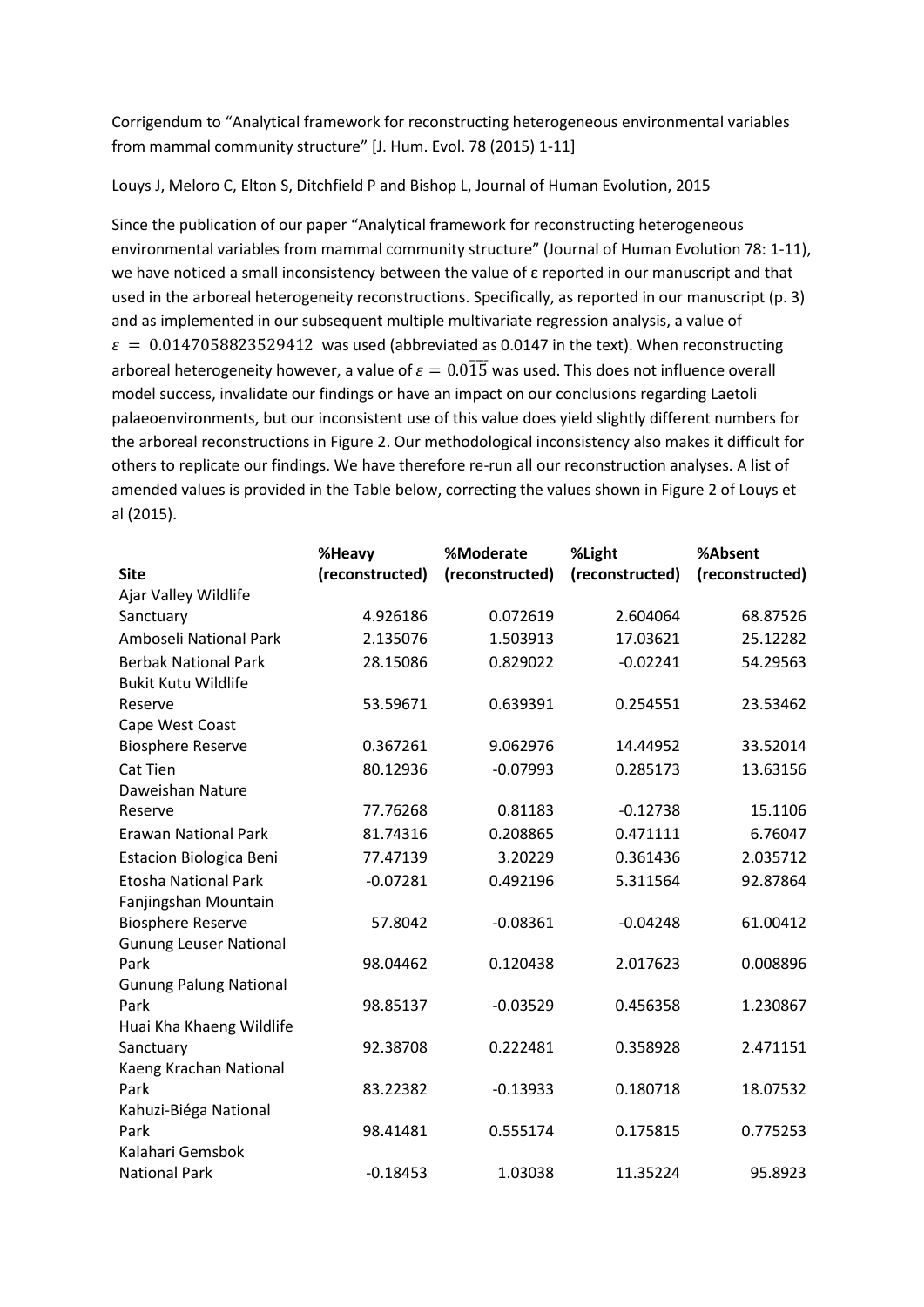| Khao Luang National Park<br>Khao Soi Dao Wildlife | 95.63805 | 0.010391   | 0.073748   | 2.815374 |
|---------------------------------------------------|----------|------------|------------|----------|
| Sanctuary                                         | 93.33911 | $-0.07849$ | 0.037723   | 4.815081 |
| Khao Yai National Park                            | 86.8227  | 0.082334   | 0.000569   | 13.4723  |
| Khlong Lan National Park<br>Khlong Saeng Wildlife | 89.22916 | 0.218326   | 0.119333   | 5.004793 |
| Sanctuary                                         | 94.2108  | 0.02435    | 0.027281   | 4.688258 |
| Kora National Reserve                             | 8.154745 | 0.494611   | 9.98212    | 28.03022 |
| Krau Wildlife Reserve                             | 93.03969 | 0.38675    | 0.158859   | 2.744655 |
| <b>Kruger National Park</b>                       | 0.663552 | 3.289231   | 14.09166   | 29.30225 |
| Kruger to Canyons                                 |          |            |            |          |
| <b>Biosphere Reserve</b>                          | 0.663552 | 3.289231   | 14.09166   | 29.30225 |
| Kudremukh National Park                           | 73.95816 | 0.3807     | 0.157025   | 13.35269 |
| <b>Kutai National Park</b>                        | 99.25069 | $-0.0346$  | 0.28931    | 0.38228  |
| Lake Nakuru National                              |          |            |            |          |
| Park                                              | 2.486253 | 2.981258   | 18.78675   | 20.03042 |
| <b>Madidi National Park</b>                       | 22.40537 | 2.952676   | 2.023399   | 10.23131 |
| <b>Mahale Mountains</b>                           |          |            |            |          |
| <b>National Park</b>                              | 46.78632 | 2.068294   | 4.649356   | 2.243327 |
| Malolotja Nature Reserve                          | 8.646375 | 0.647096   | 16.20189   | 6.225935 |
| Mamili Nature Reserve                             | 0.134433 | 0.694293   | 14.65922   | 74.58349 |
| Mlawula Nature Reserve                            | 0.877451 | 4.460251   | 13.74465   | 26.51066 |
| Namdapha National Park                            | 84.34584 | 0.051036   | 0.746742   | 13.58028 |
| Namib-Naukluft Park                               | 0.246979 | 0.286178   | 2.860292   | 90.71362 |
| Naute Dam                                         | 0.176087 | 0.540351   | 3.632221   | 89.69465 |
| <b>Nujiang Nature Reserve</b>                     | 90.31928 | $-0.1777$  | $-0.14754$ | 33.13722 |
| Om Koi Wildlife Sanctuary                         | 67.24716 | 0.669851   | 0.370561   | 7.905804 |
| <b>Otishi National Park</b>                       | 98.4663  | 2.938603   | $-0.07618$ | 0.468489 |
|                                                   | 89.5586  |            |            |          |
| Pang Sida National Park<br>Parc National de la    |          | 0.061746   | $-0.04341$ | 8.351533 |
| Comoe                                             | 57.9205  | 1.479945   | 9.407308   | 0.933226 |
| Parc National de Tai<br>Parc National du Niokolo- | 98.63644 | $-0.00833$ | 0.07067    | 0.896466 |
| Koba                                              | 17.18086 | 0.391037   | 7.012447   | 20.36485 |
| Parque Nacional Canaima                           | 96.14831 | 0.64215    | 0.214403   | 0.73625  |
| Parque Nacional Iguazú<br>Pasoh Virgin Jungle     | 63.33071 | 0.67164    | $-0.03546$ | 13.60244 |
| Reserve                                           | 96.23592 | 0.40661    | $-0.14069$ | 3.396288 |
| Phu Khieo Wildlife                                |          |            |            |          |
| Sanctuary                                         | 99.33823 | 0.363897   | $-0.02425$ | 1.475496 |
| Queen Elizabeth                                   |          |            |            |          |
| (Rwenzori) National Park                          | 61.19735 | 0.253822   | 3.09192    | 8.178439 |
| Reserva de la Biosfera de                         |          |            |            |          |
| Yasuni                                            | 97.80538 | 0.954294   | $-0.05687$ | 0.712134 |
| Reserve de la Biosphere                           |          |            |            |          |
| de la Pendjari                                    | 9.501598 | 1.973243   | 13.99435   | 12.82002 |
| Reserve Forestiere et de                          |          |            |            |          |
| Faune du Dja                                      | 98.86476 | $-0.15657$ | 0.488728   | 1.153133 |
| Río Negro National Park                           | 49.30125 | 2.178571   | 0.26432    | 8.116249 |